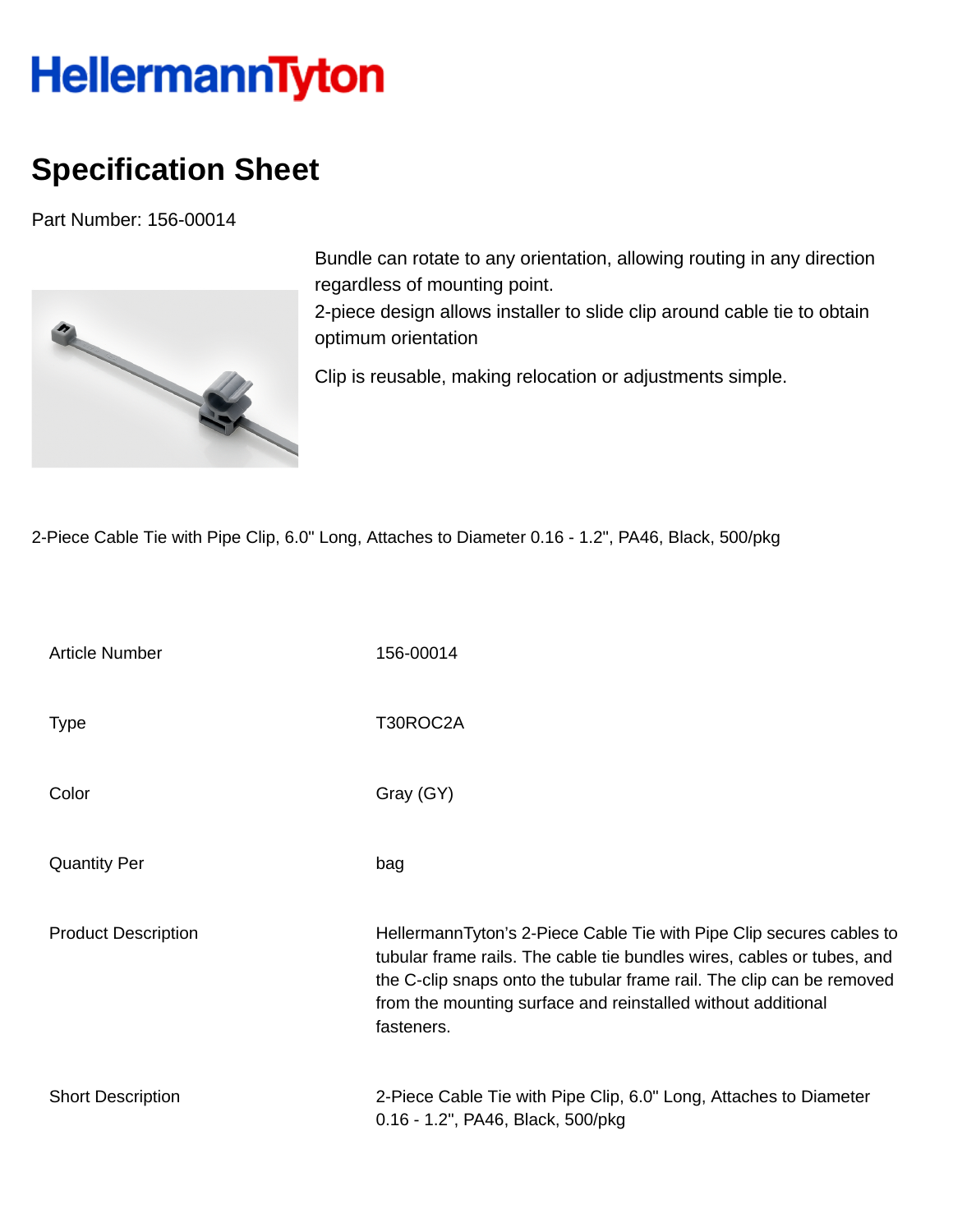| Minimum Tensile Strength (Imperial)   | 30.0        |
|---------------------------------------|-------------|
| Minimum Tensile Strength (Metric)     | 135         |
| Length L (Imperial)                   | 5.8         |
| Length L (Metric)                     | 148.0       |
| <b>Fixation Method</b>                | Omega Clips |
| <b>Identification Plate Position</b>  | none        |
| Width W (Imperial)                    | 0.14        |
| Width W (Metric)                      | 3.6         |
| <b>Bundle Diameter Min (Imperial)</b> | 0.16        |
| <b>Bundle Diameter Min (Metric)</b>   | 4.0         |
| <b>Bundle Diameter Max (Imperial)</b> | 1.2         |
| <b>Bundle Diameter Max (Metric)</b>   | 31.0        |
| Height H (Imperial)                   | 0.7         |